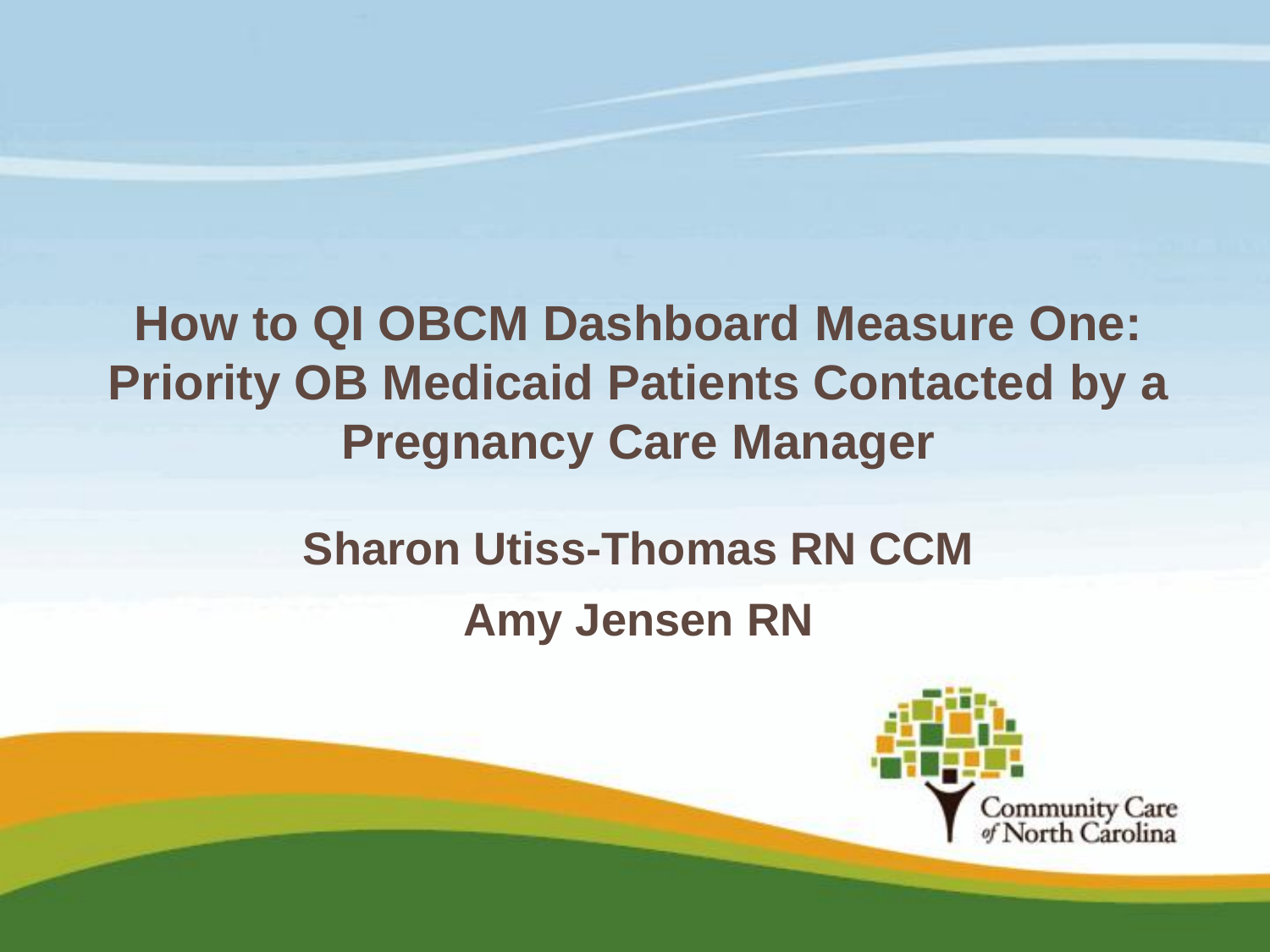### Gaston County



- **FY2012 Medicaid Deliveries 1410**
- **4 sites that provide OB care**
- **All 4 are PMH providers**
	- GCHD =  $70\%$  of deliveries
	- **Ashley Women's Center = 28% of deliveries**
	- Gaston Women's  $= 2\%$  of deliveries
	- Gaston Perinatal = High Risk only no deliveries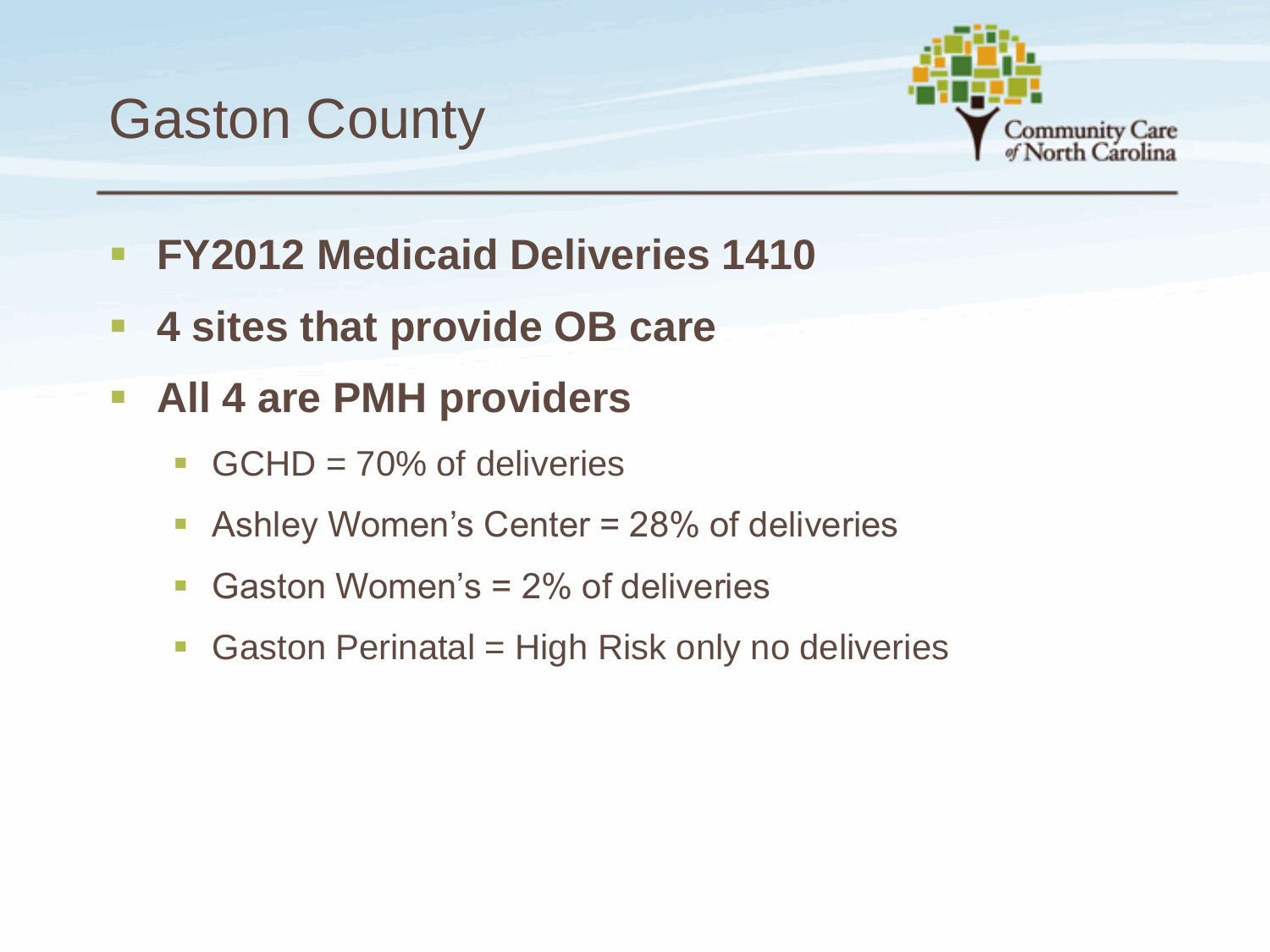# Why did we need help



- **We noticed a decline of risk screens, lower case status**
- **Why?**
	- **Lower PMPM?**
	- **Holidays?**
	- **Normal/seasonal changes?**
	- **Missing risk screens?**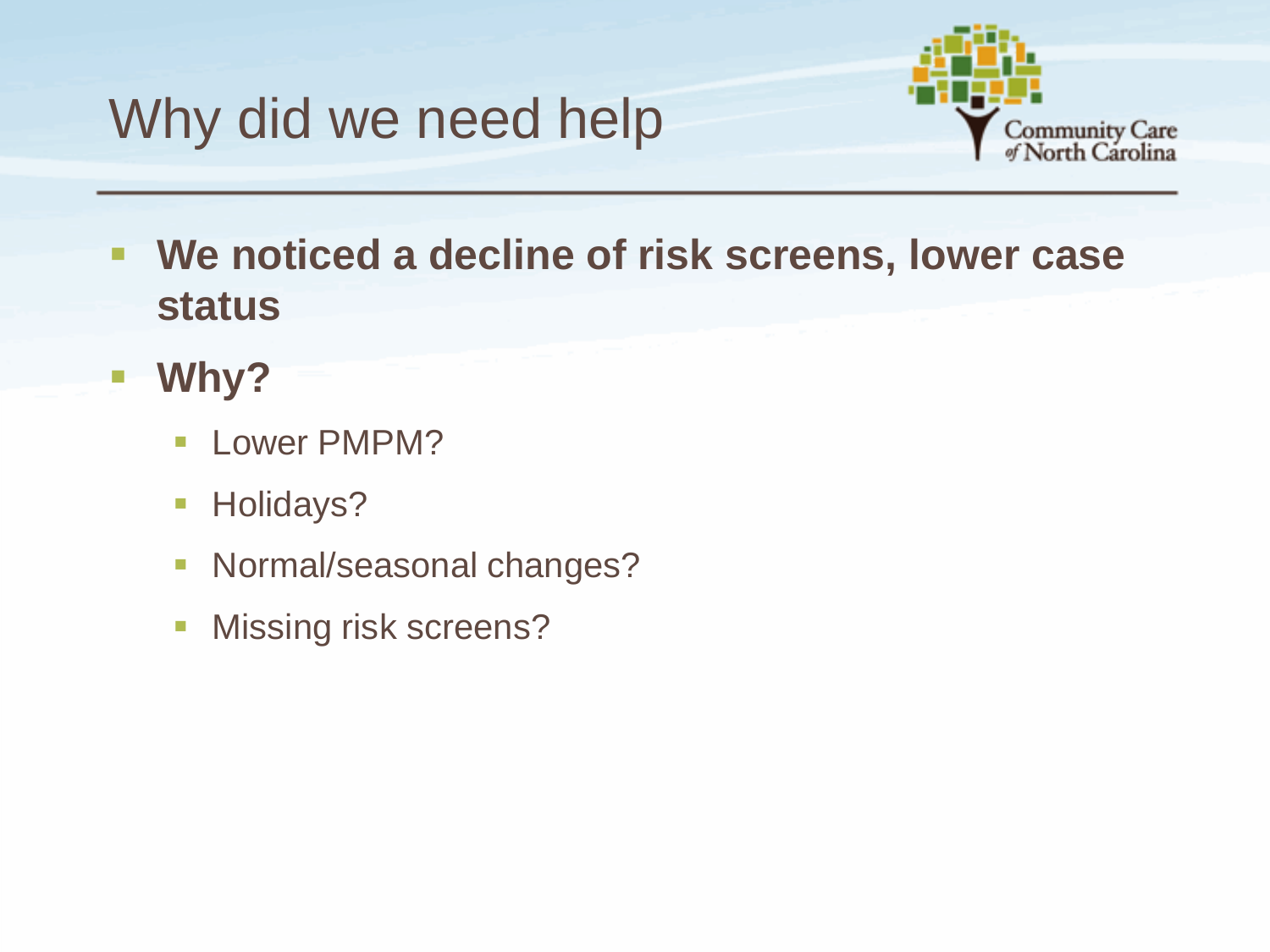Access to reports in the appointment system



- **Checked for a week: 2 missed risk screens**
- **Checked for a month: 8 missed risk screens**
- **All said and done one month we had 35 missed risk screenings.** 
	- No matter how effective your care managers are, this many late screenings will result in many patients not being contacted in a timely manner
		- Less ability to improve pregnancy outcomes if patients are engaged later in pregnancy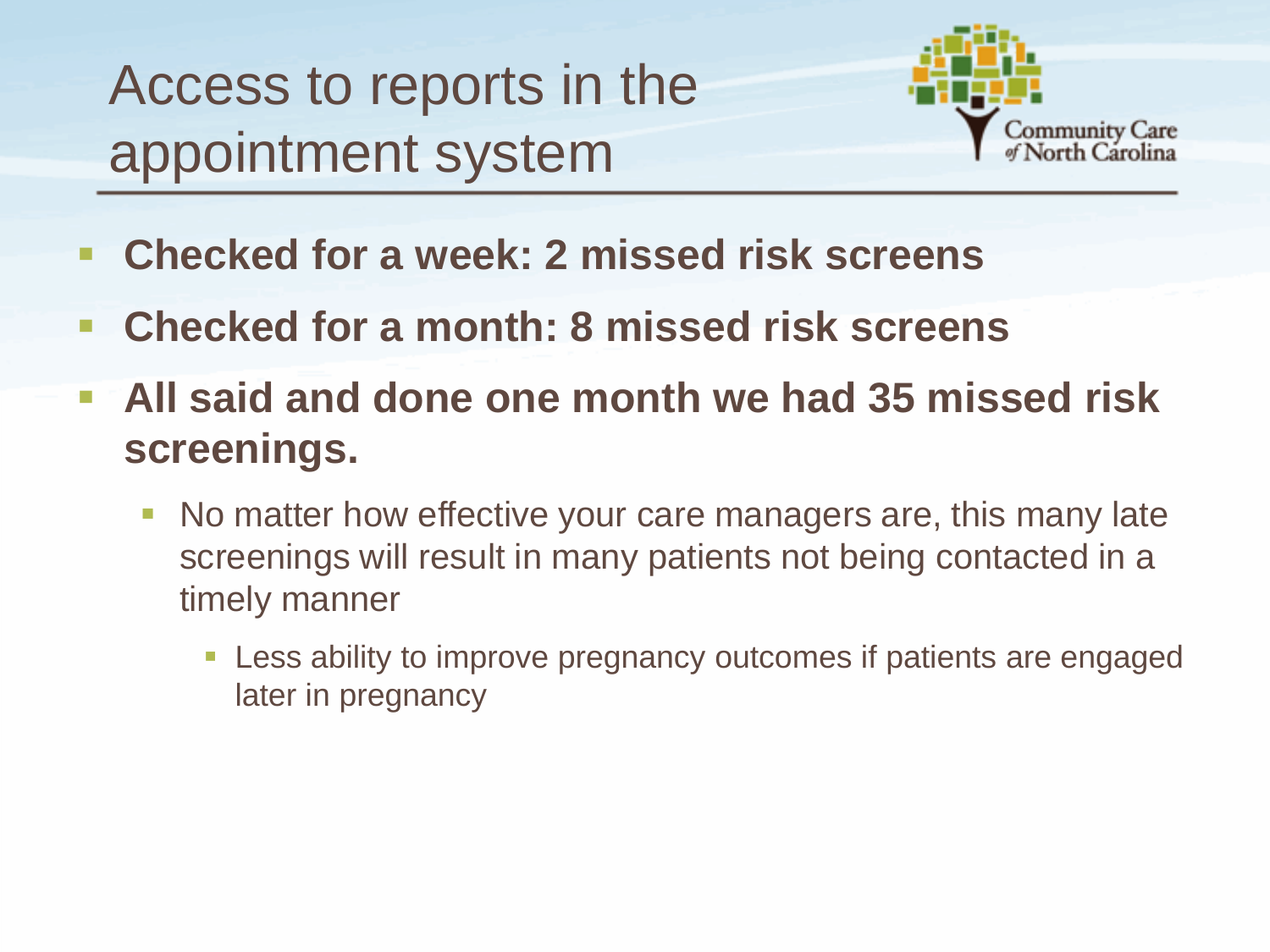### April 18th Data Dashboard presented to Local Health **Departments**



#### Measure 1 – Priority OB Medicaid Patients Contacted by a Pregnancy **Care Manager**



Measure 1 Definition: Numerator - patients receiving at least one completed task reflecting direct contact with a care manager within 30 days of a positive initial risk screening form. Denominator - Medicaid patients with a positive initial risk screening form.

Note: \*indicates <30 patients in the denominator. Rates based on small numbers are unstable and should be interpreted with caution.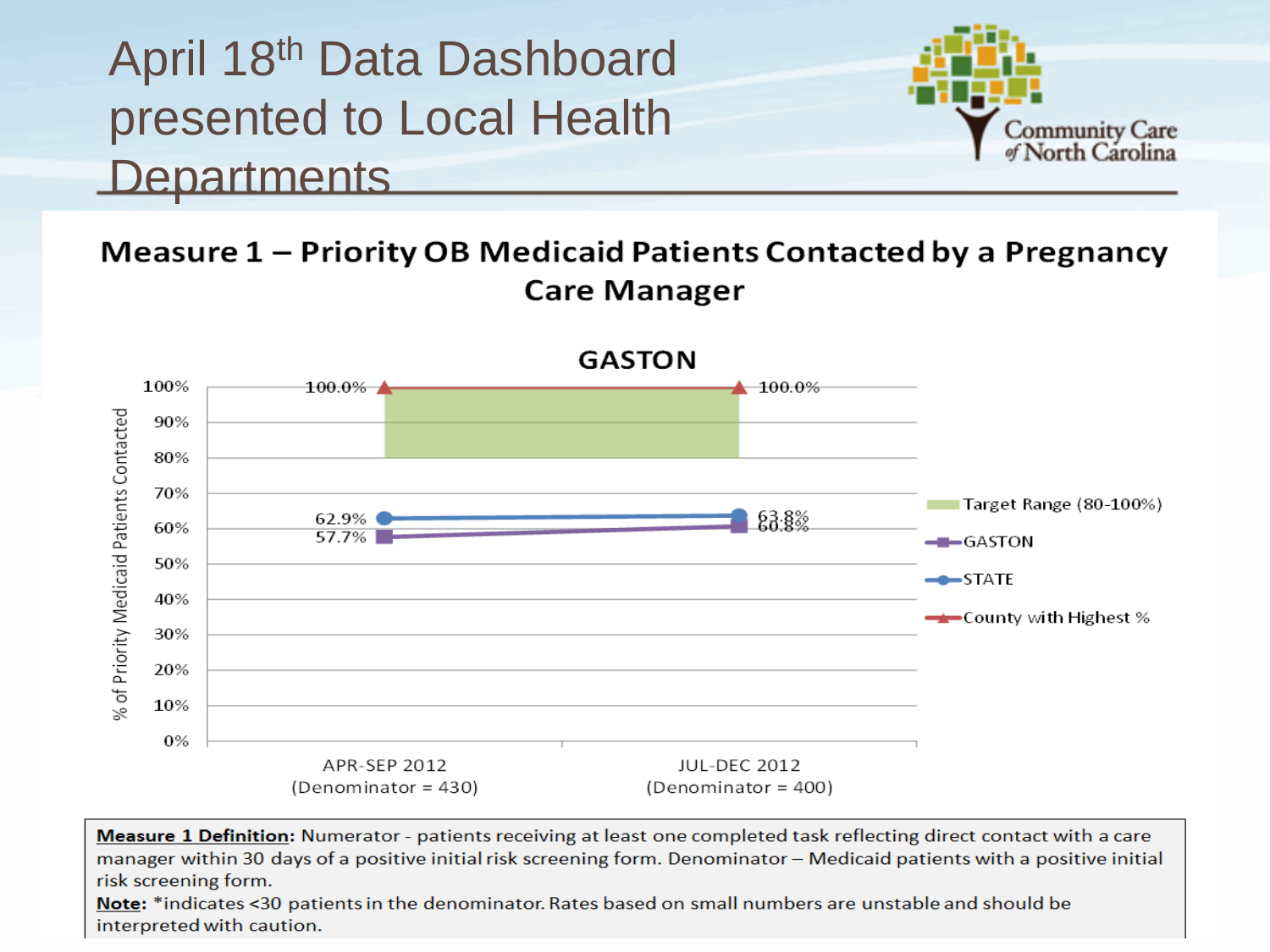

#### Measure 2 - Priority Medicaid Patients with Pregnancy Assessment Documentation 90 Days Prior to or within 30 Days of a Positive Initial **Risk Screening Form**

**Measure 2** 



Measure 2 Definition: Numerator - Medicaid patients with pregnancy assessment documentation 90 days prior to or within 30 days of a positive initial risk screening form. Denominator - Medicaid patients with a positive initial risk screening form.

Note: \*indicates <30 patients in the denominator. Rates based on small numbers are unstable and should be interpreted with caution.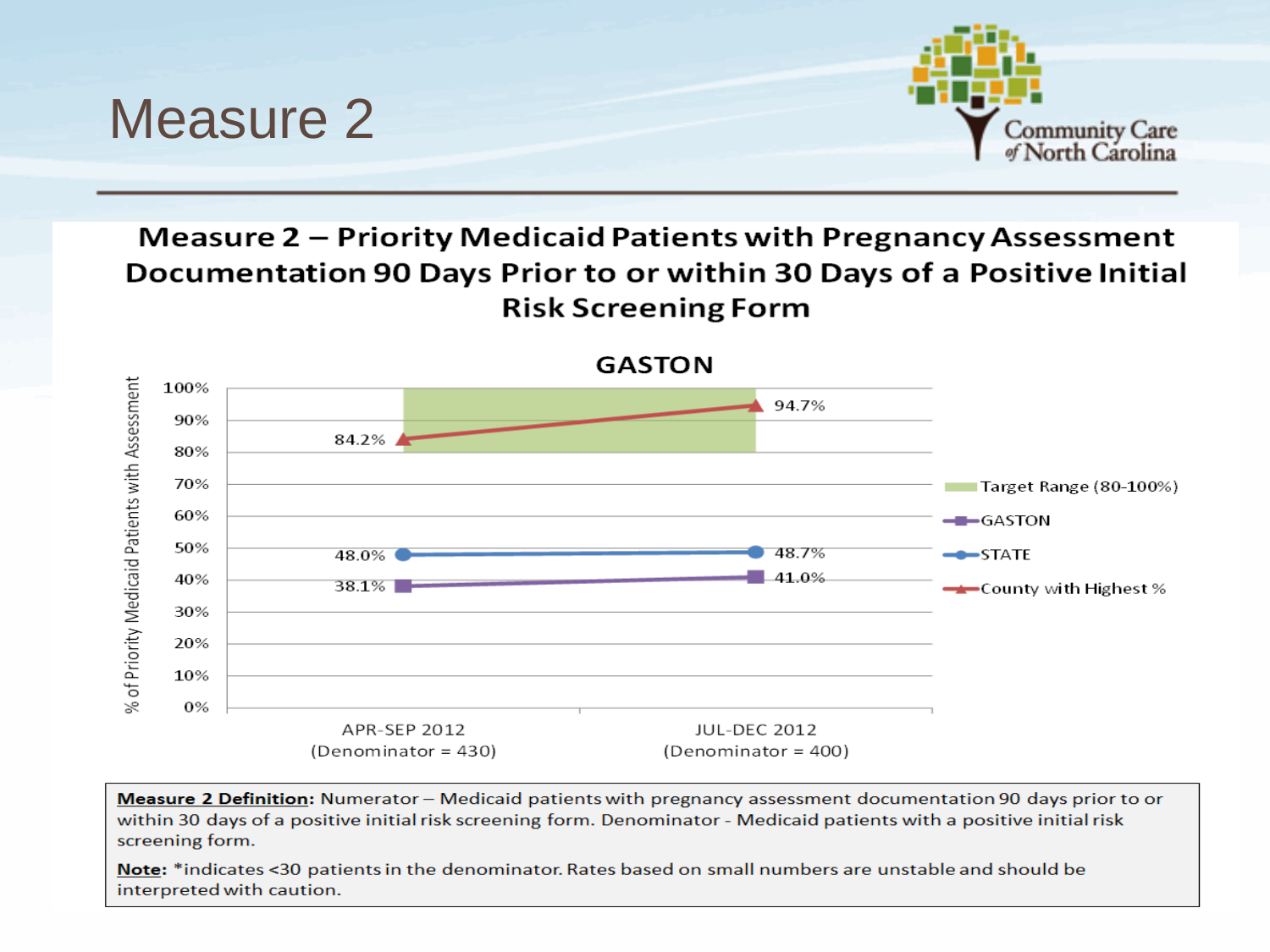### What we did



- **F** Met with the PMH
- **Followed the "path" of the risk screening in the clinic**
- **What needed to change**
- **Addition of the EMR**
- **Variances based on site**
	- **Hudson**
	- **Highland**
	- Summit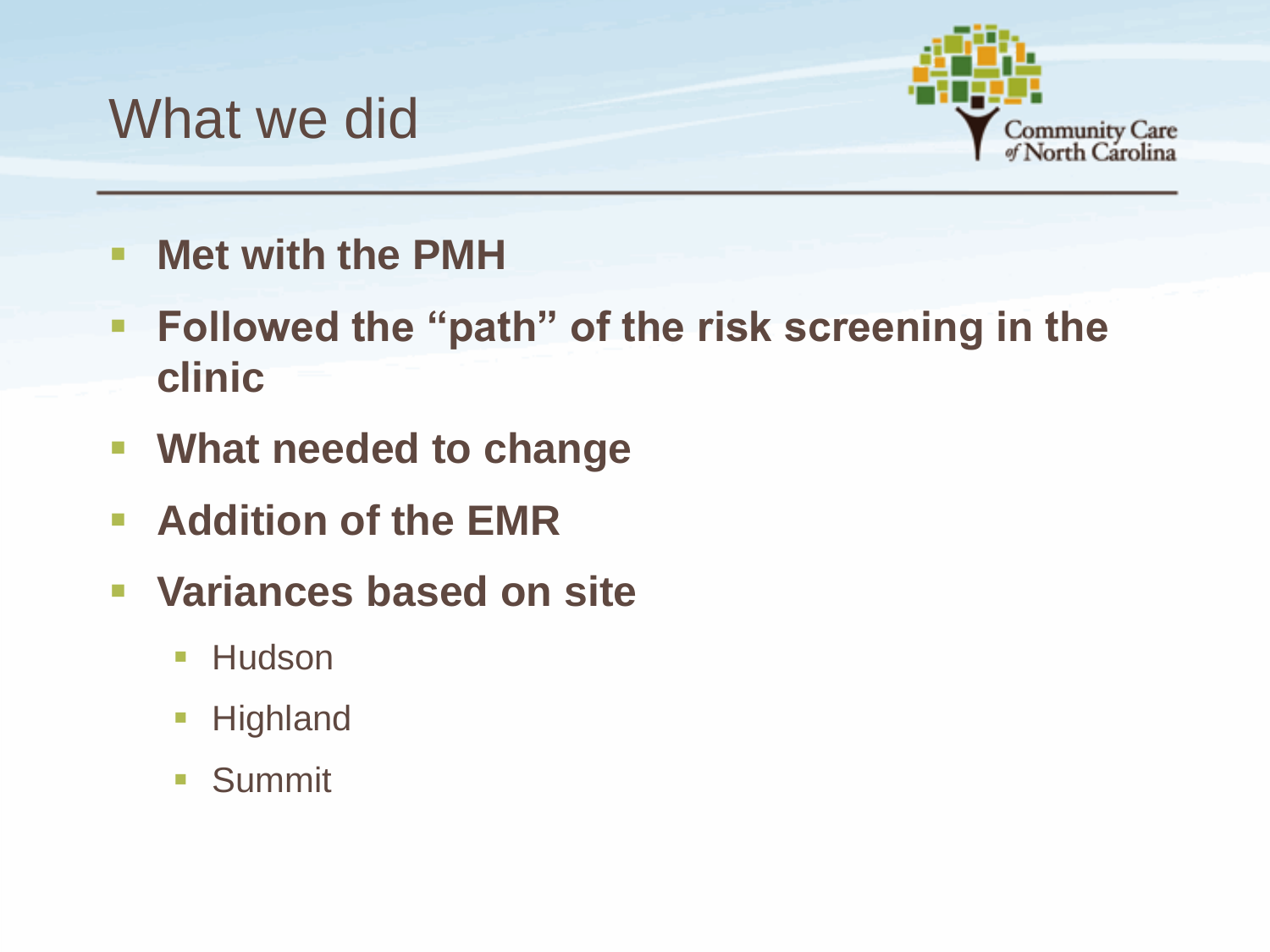



- **Paily monitoring**
- **Reporting back when screenings were missing**
- **Modifying the process as needed**
- **Reporting on progress**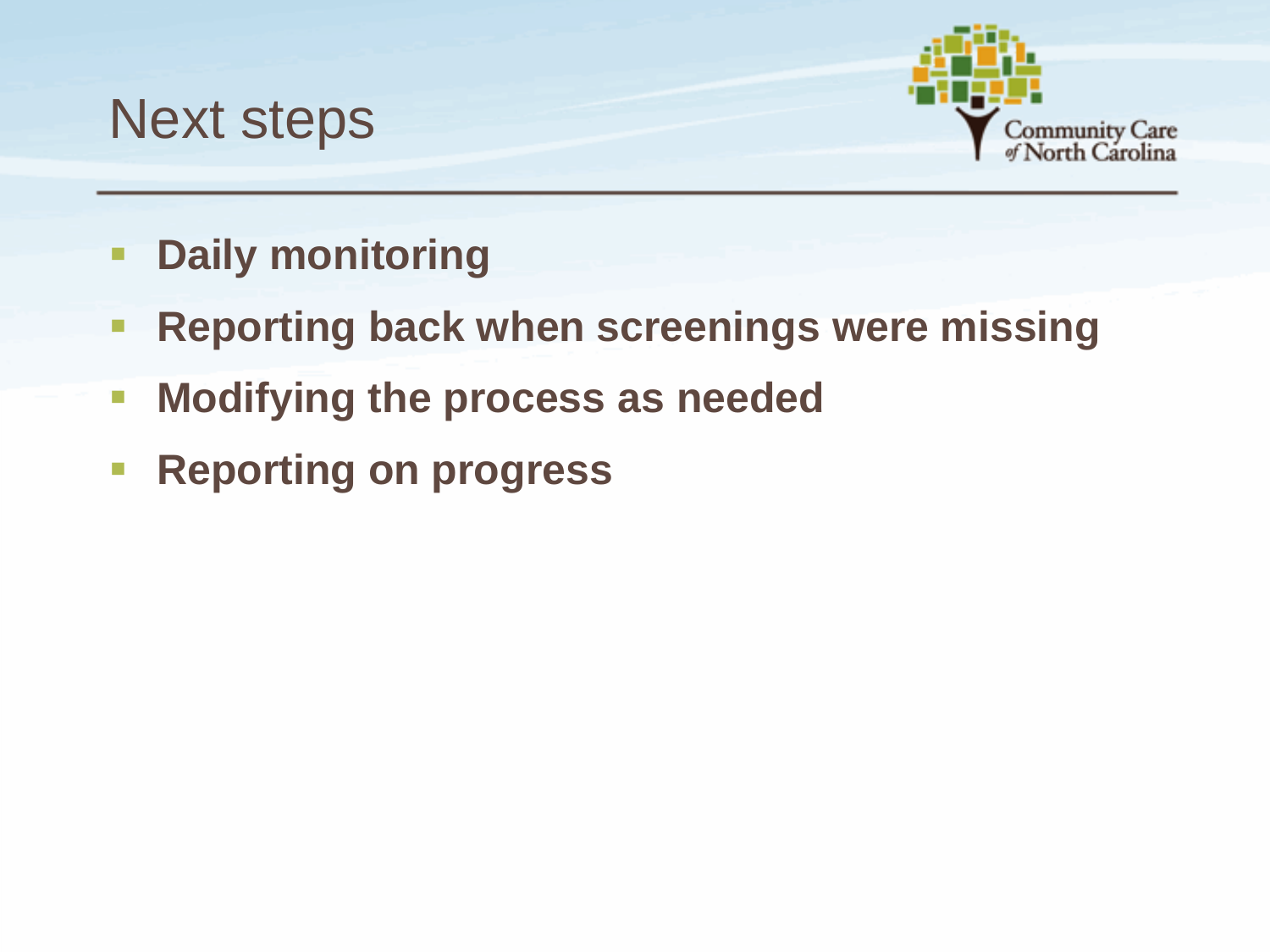# Where we are today **June 2013**



#### **PRIORITY PATIENTS "TOUCHED"**

(at least 1 home visit, phone call, practice encounter, or community encounter WITH PATIENT)

|                              | Completed |               | Attempted       |               | None      |               |
|------------------------------|-----------|---------------|-----------------|---------------|-----------|---------------|
|                              | #         | $\frac{0}{0}$ |                 | $\frac{0}{0}$ |           | $\frac{0}{0}$ |
| Within 7 days of screening:  |           | 12.20%        |                 | 2.44%         | <u>70</u> | 85.37%        |
| Within 14 days of screening: | <u>24</u> | 29.27%        |                 | 8.54%         | <u>51</u> | 62.20%        |
| Within 30 days of screening: | 74        | 90.24%        | $\underline{6}$ | $7.32\%$      |           | 2.44%         |
| Within 60 days of screening: |           | 93.90%        | 5               | 6.10%         |           | $0.00\%$      |

#### **PRIORITY PATIENTS "ENGAGED"**

(entered ACTIVE Case Status; e.g. OB Heavy, OB Medium, or OB Light)

Engaged within 7 days of screening: Engaged within 14 days of screening: Engaged within 30 days of screening: Engaged within 60 days of screening:

| #              | %      |  |  |
|----------------|--------|--|--|
|                | 8.54%  |  |  |
| $\overline{2}$ | 25.61% |  |  |
| 66             | 80.49% |  |  |
|                | 86.59% |  |  |

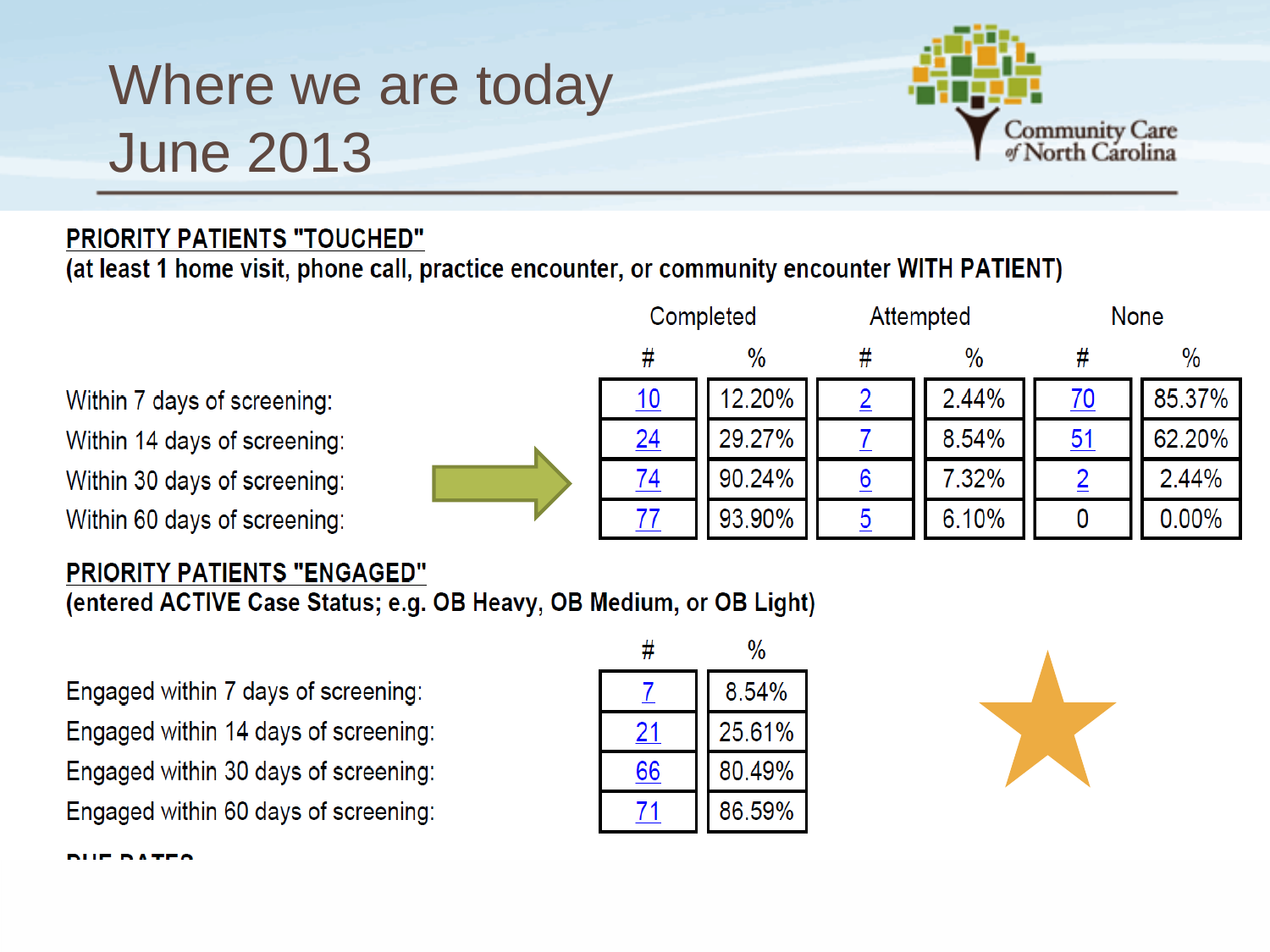

### How we got there



13-Jan 13-Feb 13-Mar 13-Apr 13-May 13-Jun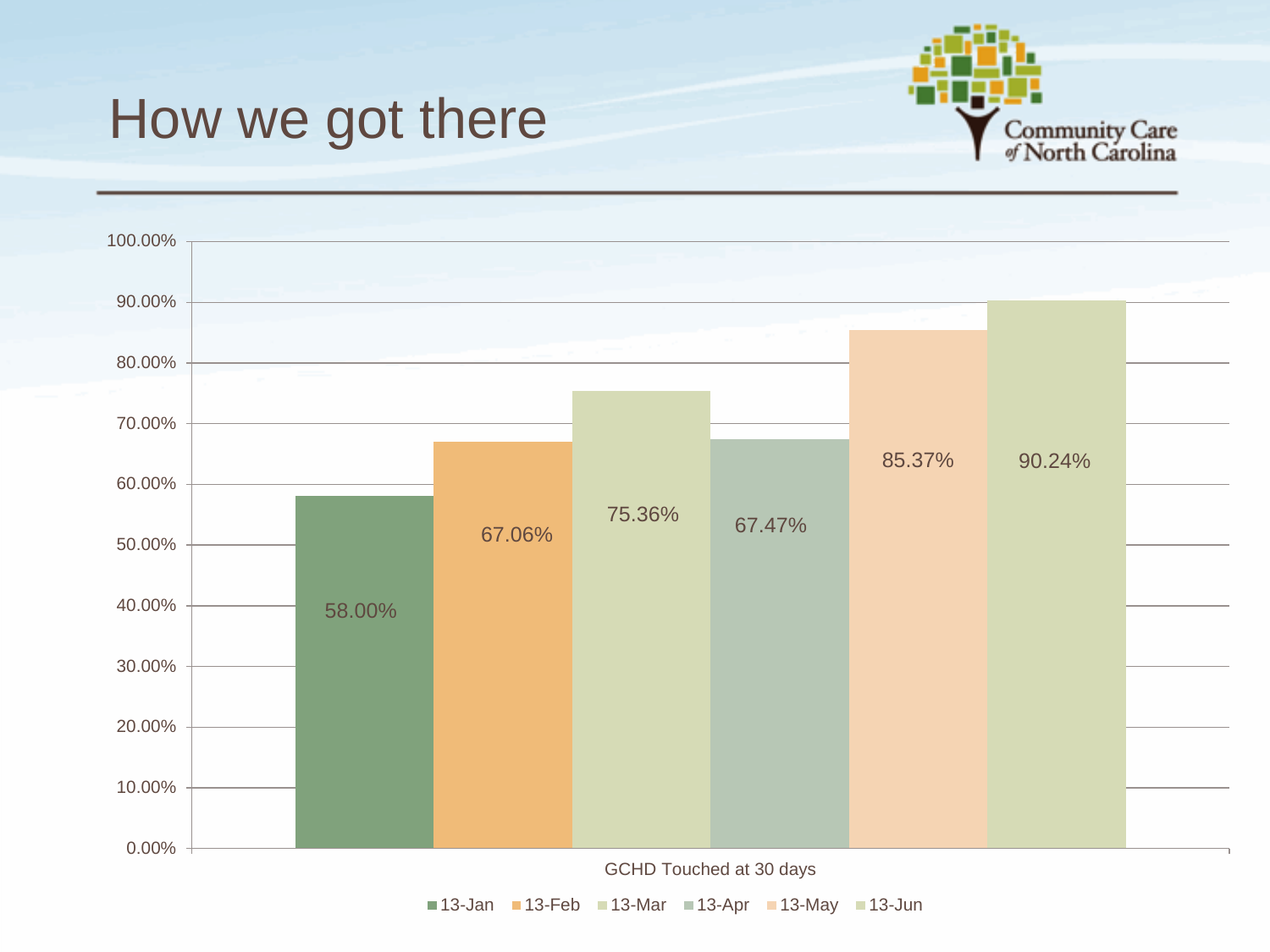**Priority OB Medicaid Patients with Care Management Contact, Attempted Contact or No Contact within 30 Days of Initial Risk Screening, July – December 2012**





**Measure 3b Definition: N**umerator – Medicaid patients deferred for "refused services" within 60 days of a positive initial risk screening form. Denominator - Medicaid patients with a positive initial risk screening form.

**Note:** \*indicates <30 patients in the denominator. Rates based on small numbers are unstable and should be interpreted with caution.